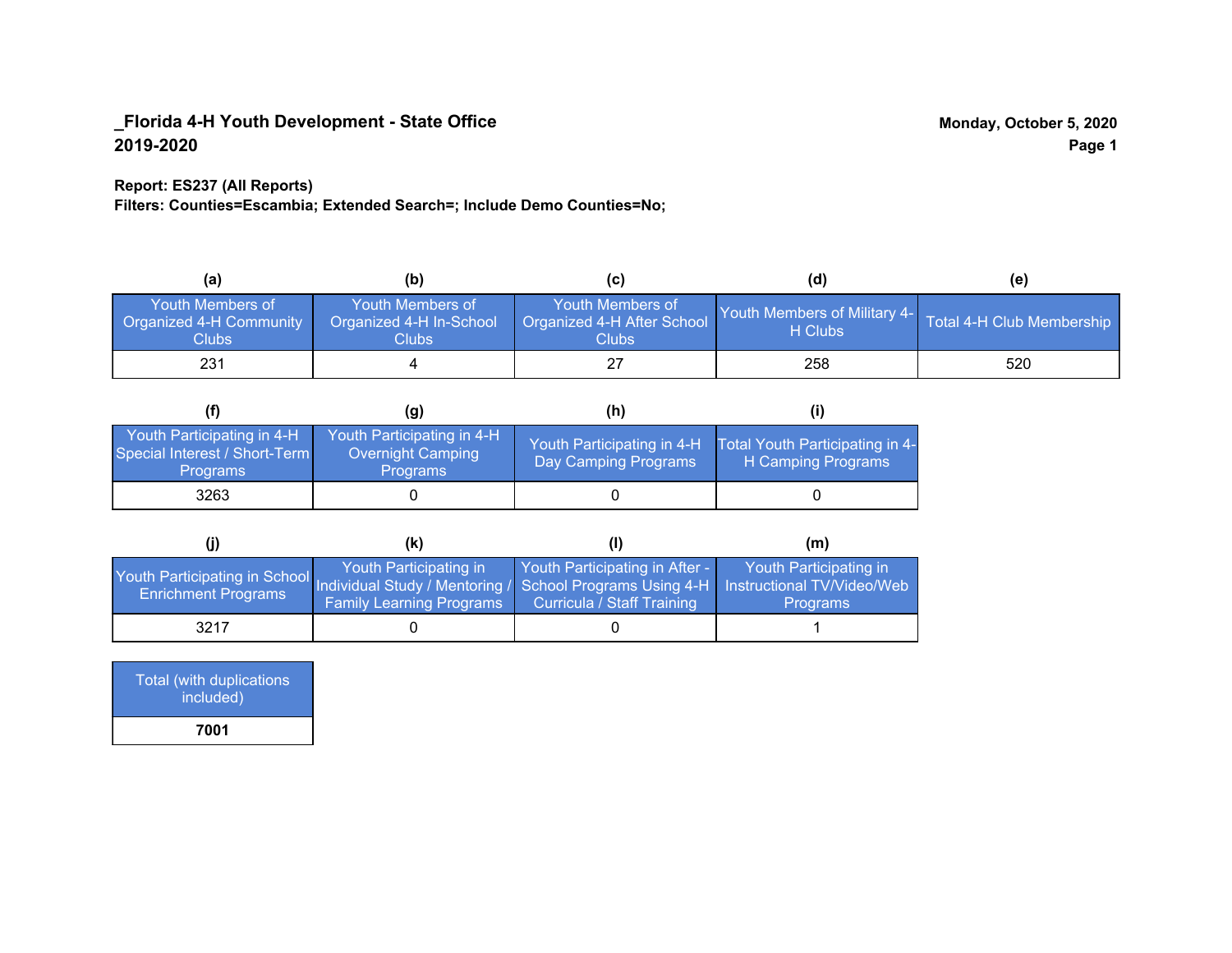**Report: ES237 (All Reports)**

**Filters: Counties=Escambia; Extended Search=; Include Demo Counties=No;**

## **School Grade (duplications eliminated)**

| Kinder | l st | 2nd\ | 3rd | 4th | 5th | 6th | 7th | 8th | 9th | 10th' | $-11$ th | 12 <sub>th</sub> | Post HS Not in School Special | <b>Total</b> |
|--------|------|------|-----|-----|-----|-----|-----|-----|-----|-------|----------|------------------|-------------------------------|--------------|
| 156    | 209  | 302  | 561 | 867 | 389 | 920 | 447 | 363 | 363 | 369   | 365      | 360              |                               | 6673         |

# **Gender of 4-H Youth Participants (duplications eliminated)**

| Male | 'Female. | Total |
|------|----------|-------|
| 3153 | 3520     | 6673  |

# **Place of Residence of 4-H Youth Participants (duplications eliminated)**

| l Farm | Towns of under 10,000 and<br>rural non-farm | Towns and cities (10,000-<br>50,000), and their suburbs | Suburbs of cities of over<br>50,000 | Central cities of over 50,000 | Total |
|--------|---------------------------------------------|---------------------------------------------------------|-------------------------------------|-------------------------------|-------|
| 25     | 4                                           | 366                                                     | 4079                                | 2156                          | 6673  |

## **Total 4-H Youth Participants (duplications eliminated)**

**Total** 

**<sup>6673</sup> Note: The four totals on this page should all match.**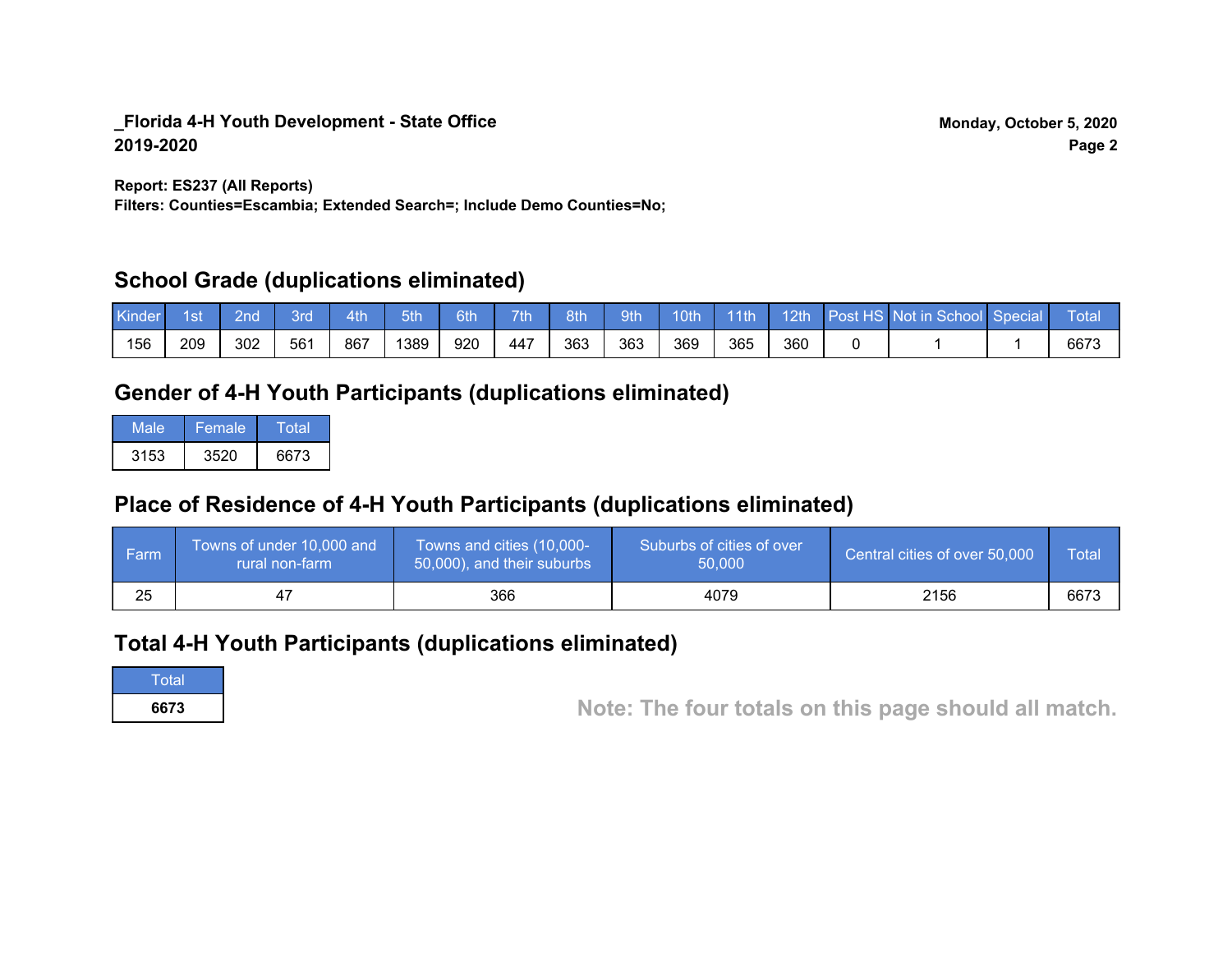#### **Report: ES237 (All Reports)**

**Filters: Counties=Escambia; Extended Search=; Include Demo Counties=No;**

| <b>ETHNICITY</b>       | <b>TOTAL YOUTH</b> |
|------------------------|--------------------|
| Hispanic or Latino     | 526                |
| Not Hispanic or Latino | 6147               |

Directions: Type in the appropriate numbers for your project. Ethnicity is separate from race. YOu should indicate an ethnicity category for each participant and all racial categories that apply to each participant (i.e. a participant of more than one race would be recorded in each applicable racial category). Ideally, your total participants should equal the total of numbers in your ethicity section. Totals of racial categories will be equal to or greater than your total participants if they all report racial information.

4-H Youth Participants: Any youth taking part in programs provided as a result of action by extension personnel (professional. Paraprofessional. And volunteer). This includes youth participation in programs conducted through 1862, 1890, and 1994 land-grant universities, EFNEP, urban gardening, and other programs that may not actually use the 4-H name and emblem with participants.

| <b>RACE</b>                               | <b>TOTAL YOUTH</b> |
|-------------------------------------------|--------------------|
| American Indian or Alaskan Native         | 8                  |
| Asian                                     | 60                 |
| <b>Black or African American</b>          | 2161               |
| Native Hawaiian or other Pacific Islander | 5                  |
| White                                     | 4272               |
| Youth Indicating More Than One Race       | 134                |
| <b>Undetermined</b>                       | 33                 |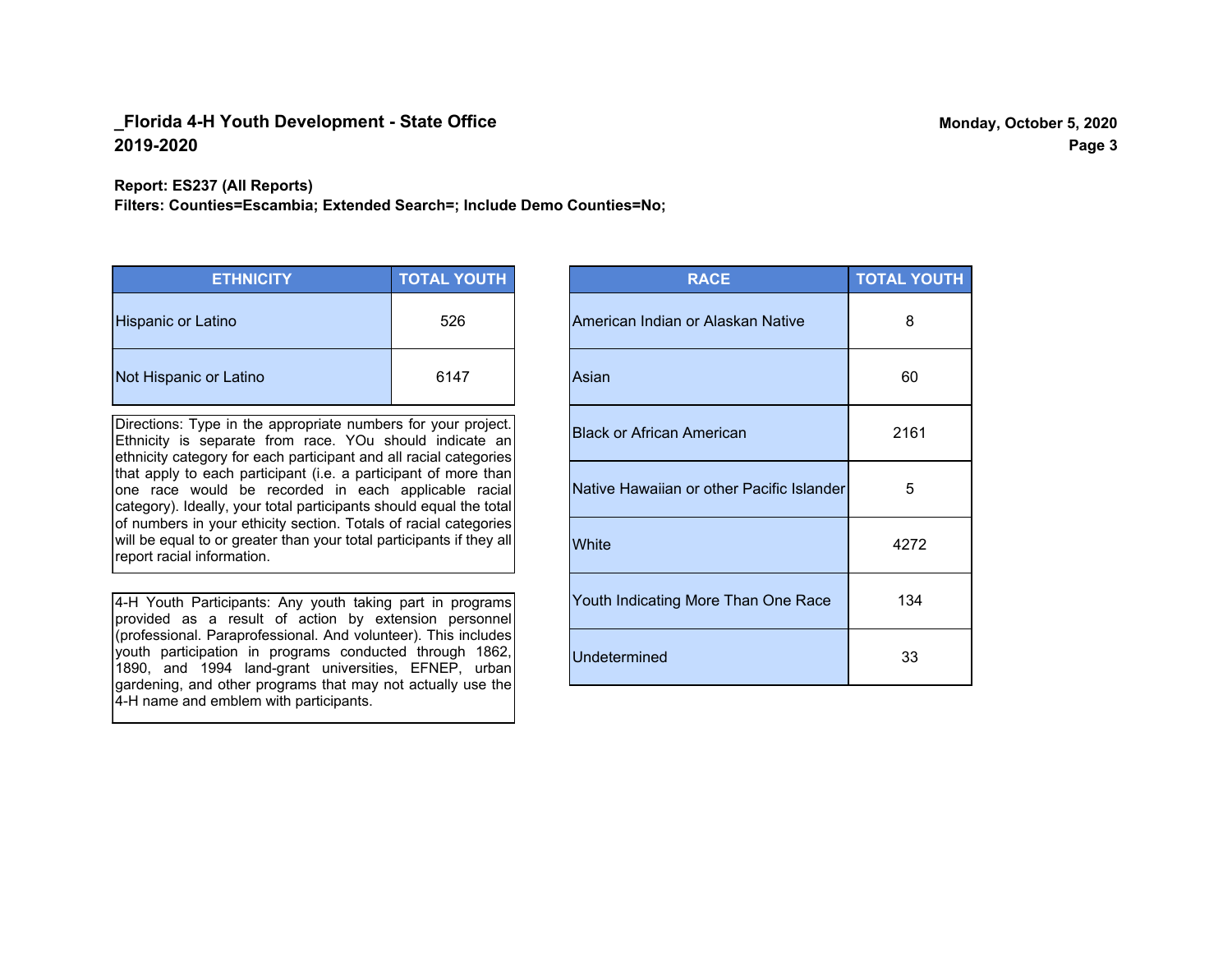**Report: ES237 (All Reports)**

**Filters: Counties=Escambia; Extended Search=; Include Demo Counties=No;**

| Total Number of<br>Adult Volunteers | <b>Total Number of</b><br>Youth Volunteers | Total |
|-------------------------------------|--------------------------------------------|-------|
| 71                                  | 19                                         | 90    |

Adult Volunteer: Unpaid support for the 4-H program by an individual beyond high school age.

Youth Volunteer: Unpaid support for the 4-H program by a person who has not yet graduated from high school.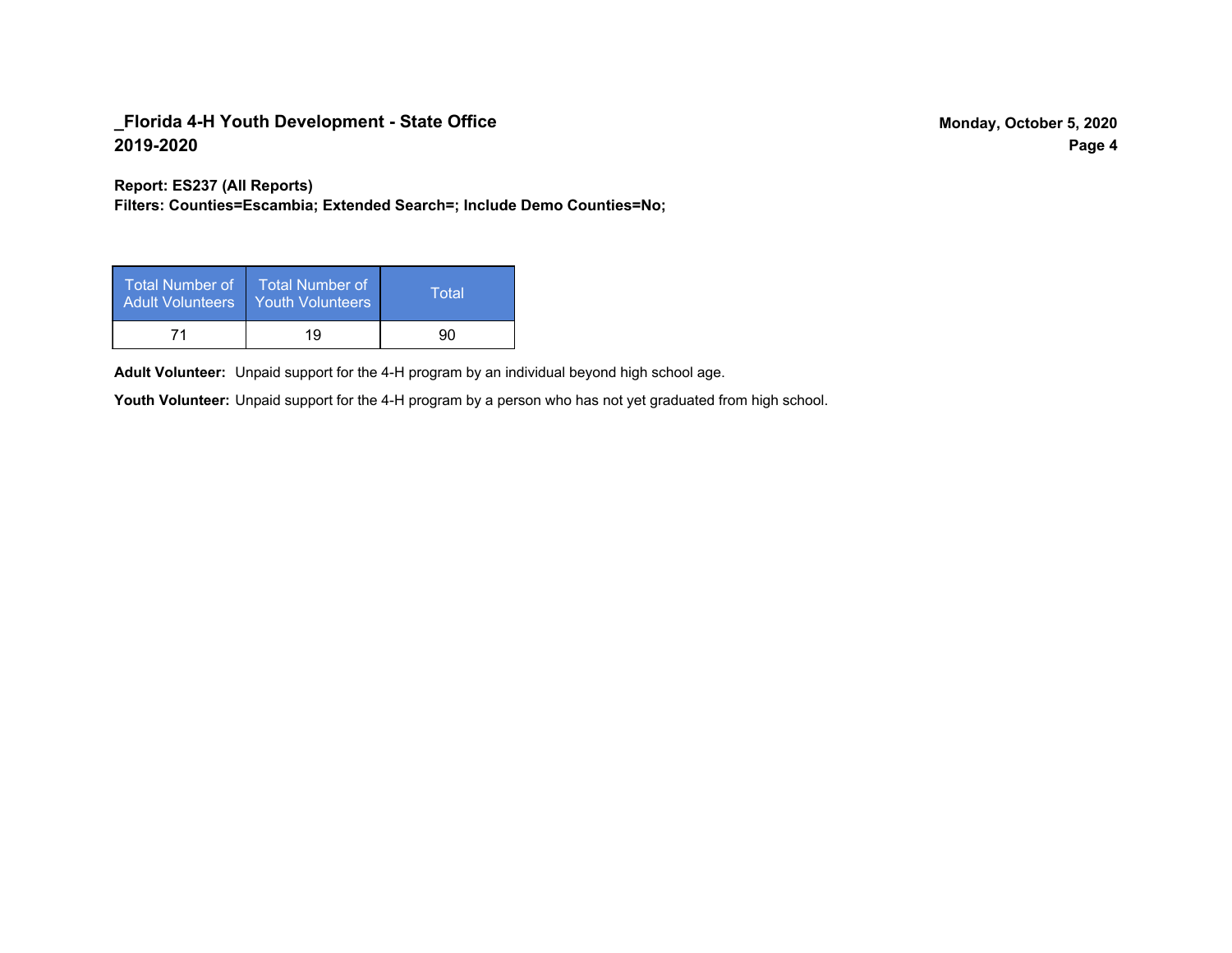#### **Filters: Counties=Escambia; Extended Search=; Include Demo Counties=No; Report: ES237 (All Reports)**

| Ag in the Classroom                                   |                         |
|-------------------------------------------------------|-------------------------|
| : Agriculture Awareness                               | 305                     |
| School Enrichment - Agriculture Awareness             | 0                       |
| School Enrichment - Pizza Garden                      | 0                       |
|                                                       | 305                     |
| <b>Animals</b>                                        |                         |
| (4-H Cloverbuds- ANIMALS & PETS)-retired project      | 1                       |
| (CAGED BIRDS) Retired Project                         | 0                       |
| (GOATS) Retired Project                               | 0                       |
| (GOATS-Pygmy) Retired Project                         | 0                       |
| (HORSE - Advanced Horsemanship) Retired Project       | 0                       |
| (HORSE-Horsemanship Science) Retired Project          | 0                       |
| (LLAMAS AND ALPACAS)-retired project                  | 0                       |
| (POCKET PETS) Retired Project                         | 0                       |
| <b>ANIMAL SCIENCES</b>                                | 0                       |
| <b>BEEF</b>                                           | 18                      |
| <b>CATS</b>                                           | 0                       |
| <b>DAIRY CATTLE</b>                                   | 1                       |
| <b>DOGS</b>                                           | 1                       |
| GOATS (Dairy)                                         | 1                       |
| GOATS (Meat)                                          | 3                       |
| <b>HORSE</b>                                          | 10                      |
| HORSE (Horseless Horse)                               | 8                       |
| <b>PETS</b>                                           | 4                       |
| <b>POULTRY</b>                                        | 15                      |
| <b>RABBITS</b>                                        | 10                      |
| <b>SHEEP</b>                                          | $\overline{\mathbf{c}}$ |
| <b>SWINE</b>                                          | 12                      |
|                                                       | 86                      |
| <b>Biological Sciences</b>                            |                         |
| (4-H Cloverbuds-SCIENCE & TECHNOLOGY) Retired Project | 0                       |
| (Marine/Aquatic- AQUARIUMS) Retired Project           | 0                       |

(Marine/Aquatic- WETLANDS) Retired Project 0 (Sciences- WINGS) Retired Project 0 (Wildlife - Bats) Retired Project 0 (Wildlife - Butterflies- WINGS) Retired Project 0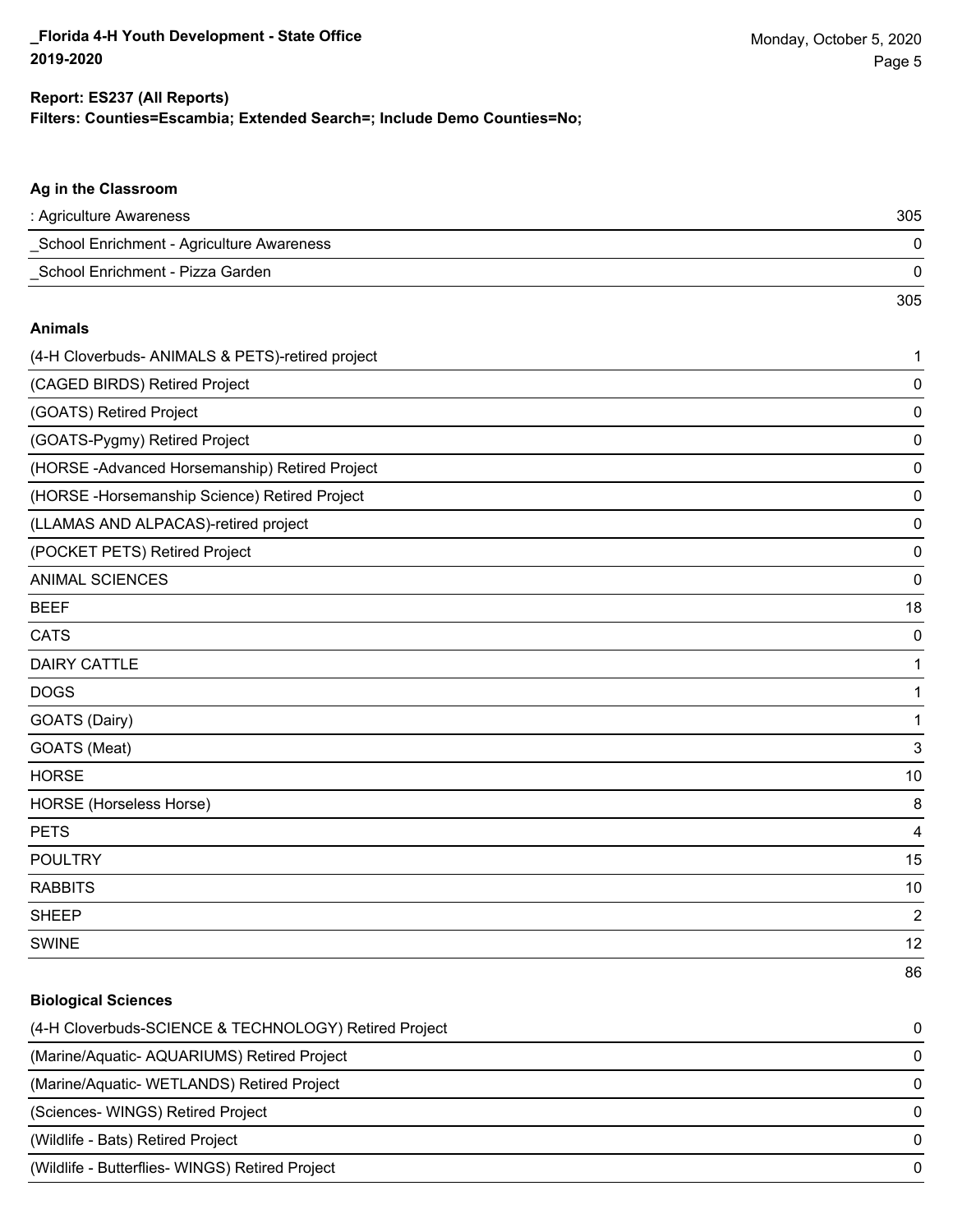**Filters: Counties=Escambia; Extended Search=; Include Demo Counties=No;**

| (Wildlife- BLUEBIRDS) Retired Project                     | $\pmb{0}$   |
|-----------------------------------------------------------|-------------|
| : ABCs of ENTOMOLOGY                                      | $\mathbf 0$ |
| : Entomology-Apiary/Beekeeping                            | $\mathbf 0$ |
| : Meat Sciences                                           | 20          |
| : Natural Sciences                                        | $\mathbf 0$ |
| School Enrichment - Embryology                            | 1           |
| School Enrichment- Natural Sciences                       | $\pmb{0}$   |
| INSECTS (ENTOMOLOGY)                                      | 8           |
| MARINE SCIENCE AND AQUATIC SCIENCES                       | 1           |
| <b>SCIENCE DISCOVERY</b>                                  | 12          |
| <b>VETERINARY SCIENCE</b>                                 | 9           |
|                                                           | 51          |
| <b>Civic Engagement</b>                                   |             |
| (4-H Cloverbuds- CITIZENSHIP)-retired project             | 1           |
| (Citizenship-INTERGENERATIONAL) Retired Project           | $\pmb{0}$   |
| <b>CITIZENSHIP</b>                                        | 3           |
| CITIZENSHIP-COMMUNITY SERVICE                             | 36          |
| CULTURAL AND GLOBAL EDUCATION                             | 1           |
|                                                           | 41          |
| <b>Communications and Expressive Arts</b>                 |             |
| (4-H Cloverbuds- COMMUNICATIONS) Retired Project          | 0           |
| (4-H Cloverbuds- VISUAL-LEISURE ARTS) Retired Project     | 0           |
| (FILMMAKING) Retired Project                              | $\mathbf 0$ |
| (LEISURE ARTS- Arts & Crafts) Retired Project             | 0           |
| (Leisure Arts- COLLECTIBLES) Retired Project              | $\mathbf 0$ |
| (PHOTOGRAPHY) Retired Project                             | 0           |
| (PUBLIC SPEAKING) Retired Project                         | 0           |
| (VISUAL ARTS) Retired Project                             | 0           |
| School Enrichment - 4-H Tropicana Public Speaking Program | 0           |
| COMMUNICATIONS AND PUBLIC SPEAKING                        | 1550        |
| <b>EXPRESSIVE ARTS</b>                                    | 79          |
| <b>VISUAL ARTS</b>                                        | 67          |
|                                                           | 1696        |
| <b>Community / Volunteer Service</b>                      |             |

(Citizenship-PUBLIC ADVENTURES) Retired Project 0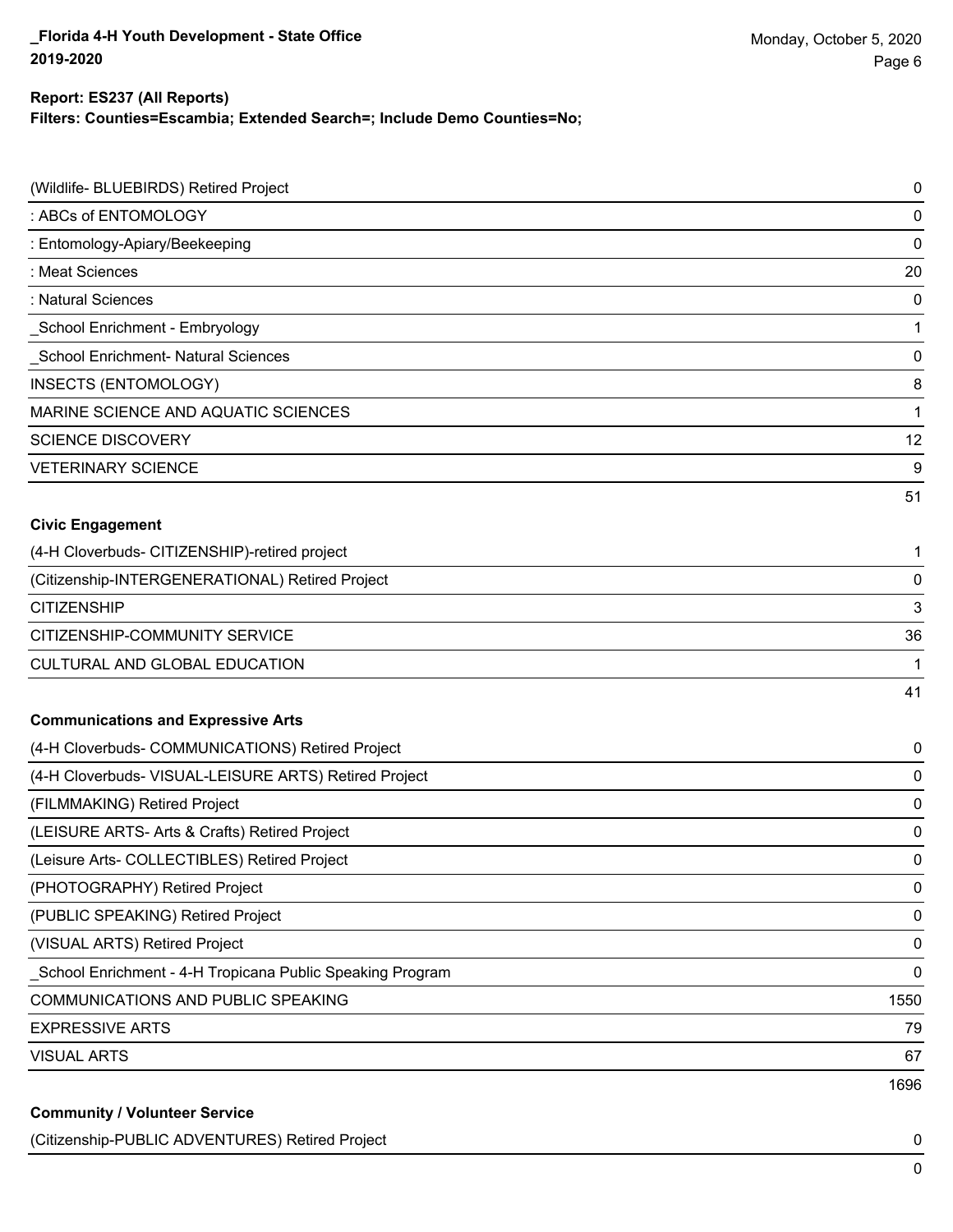**Consumer and Family Science**

**Filters: Counties=Escambia; Extended Search=; Include Demo Counties=No;**

| (4-H Cloverbuds- CLOTHING) Retired project                   | 0   |
|--------------------------------------------------------------|-----|
| (CHILD DEVELOPMENT Babysitting) Retired Project              | 0   |
| (Clothing - SELECTION) Retired Project                       | 0   |
| (Clothing - SEWING) Retired Project                          | 0   |
| (Clothing-Sewing- QUILTING) Retired Project                  | 0   |
| (CONSUMER EDUCATION AND SHOPPING) Retired Project            | 0   |
| (Human Development - Talking with TJ) Retired Project        | 0   |
| (HUMAN DEVELOPMENT) Retired Project                          | 0   |
| (Human Development-CHOICES) Retired Project                  | 0   |
| (Money Management - FINANCIAL CHAMPIONS) Retired Project     | 0   |
| : Consumer Choices Event                                     | 17  |
| 4-H CLOVERBUDS                                               | 258 |
| Animal Science- ALL ABOUT ANIMALS                            | 0   |
| Animal Sciences- LIVESTOCK JUDGING                           | 0   |
| Animals-PETS/SMALL ANIMALS                                   | 0   |
| CHILD DEVELOPMENT & CHILD CARE                               | 4   |
| Citizenship-SERVICE LEARNING                                 | 0   |
| <b>CLOTHING &amp; SEWING</b>                                 | 10  |
| <b>Exploring Farm Animals</b>                                | 0   |
| Hog-n-Ham Project                                            | 0   |
| Marine Science                                               | 0   |
| <b>MONEY MANAGEMENT</b>                                      | 0   |
| Performing Arts-DANCE/MOVEMENT                               | 0   |
| Pet Pals                                                     | 0   |
| Plant Pals, K-3 (5-8 yrs)                                    | 0   |
| test                                                         | 0   |
| Wildlife - Birds                                             | 0   |
|                                                              | 289 |
| <b>Environmental Education / Earth Sciences</b>              |     |
| (4-H Cloverbuds- ENVIRONMENT-Earth Sciences) Retired Project | 0   |
| : Recycling                                                  | 0   |
| : Water Education                                            | 0   |
| School Enrichment - Project Learning Tree                    | 0   |
| School Enrichment- Environmental Sciences                    | 0   |
| <b>EARTH SCIENCES</b>                                        | 0   |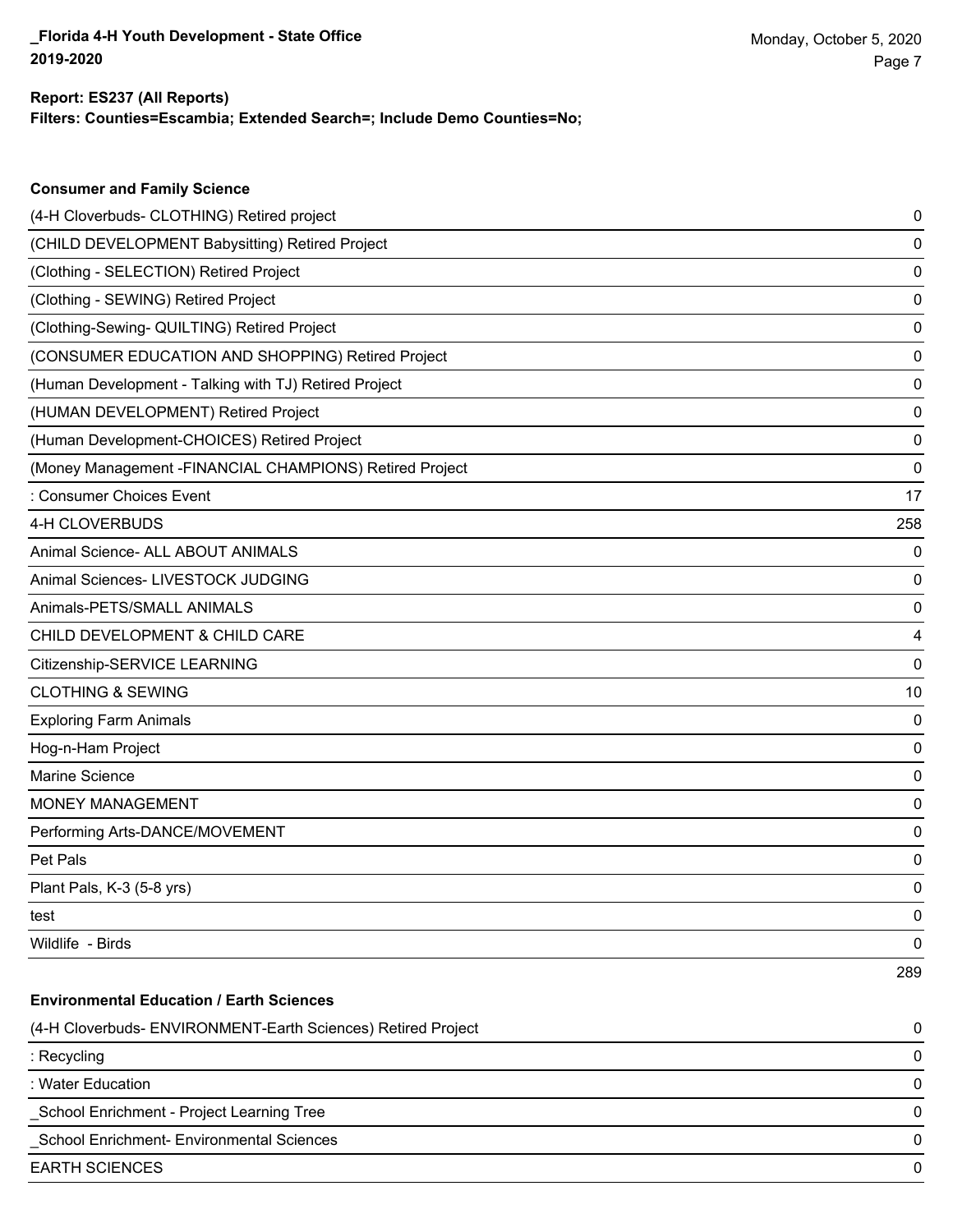**Filters: Counties=Escambia; Extended Search=; Include Demo Counties=No;**

| <b>ENERGY</b>                                         | 0    |
|-------------------------------------------------------|------|
| <b>ENVIRONMENTAL SCIENCES</b>                         | 4    |
| <b>FORESTRY</b>                                       | 4    |
| <b>OUTDOOR EDUCATION</b>                              | 14   |
| SOIL AND WATER SCIENCES                               | 0    |
| <b>SPORTFISHING</b>                                   | 0    |
| <b>SS - SHOOTING SPORTS</b>                           | 11   |
| <b>SS-ARCHERY</b>                                     | 11   |
| SS-HUNTING 10y/o                                      | 0    |
| SS-MUZZLELOADING 12y/o                                | 0    |
| SS-RIFLE, AIR                                         | 7    |
| SS- RIFLE, SMALL BORE                                 | 0    |
| SS-SHOTGUN 10y/o                                      | 4    |
| <b>WILDLIFE &amp; HABITATS</b>                        | 16   |
|                                                       | 71   |
| <b>Foods and Nutrition</b>                            |      |
| (4-H Cloverbuds- FOODS & NUTRITION) Retired Project   | 0    |
| (Food - SPORTS NUTRITION) Retired Project             | 0    |
| (FOOD AND FOOD PRESERVATION SCIENCES) Retired Project | 0    |
| (FOOD PREP AND COOKING) Retired Project               | 0    |
| (Food Prep- BREADS & BREADMAKING) Retired Project     | 0    |
| (Food Prep- DAIRY FOODS) Retired Project              | 0    |
| (Food Prep- MICROWAVE MAGIC) Retired Project          | 0    |
| (Food Science- FOOD PRESERVATION) Retired Project     | 0    |
| _School Enrichment - Up for the Challenge             | 0    |
| <b>School Enrichment - YUM</b>                        | 0    |
| _School Enrichment - YUMMEE                           | 0    |
| _School Enrichment- Nutrition                         | 1644 |
| <b>FOOD &amp; NUTRITION</b>                           | 73   |
|                                                       | 1717 |

#### **Health**

| (Health- HEALTH ROCKS) Retired Project      |          |
|---------------------------------------------|----------|
| (HEALTH: PHYSICAL ACTIVITY) Retired Project | $\Omega$ |
| : Healthy Living                            |          |
| PERSONAL WELL BEING                         |          |
|                                             |          |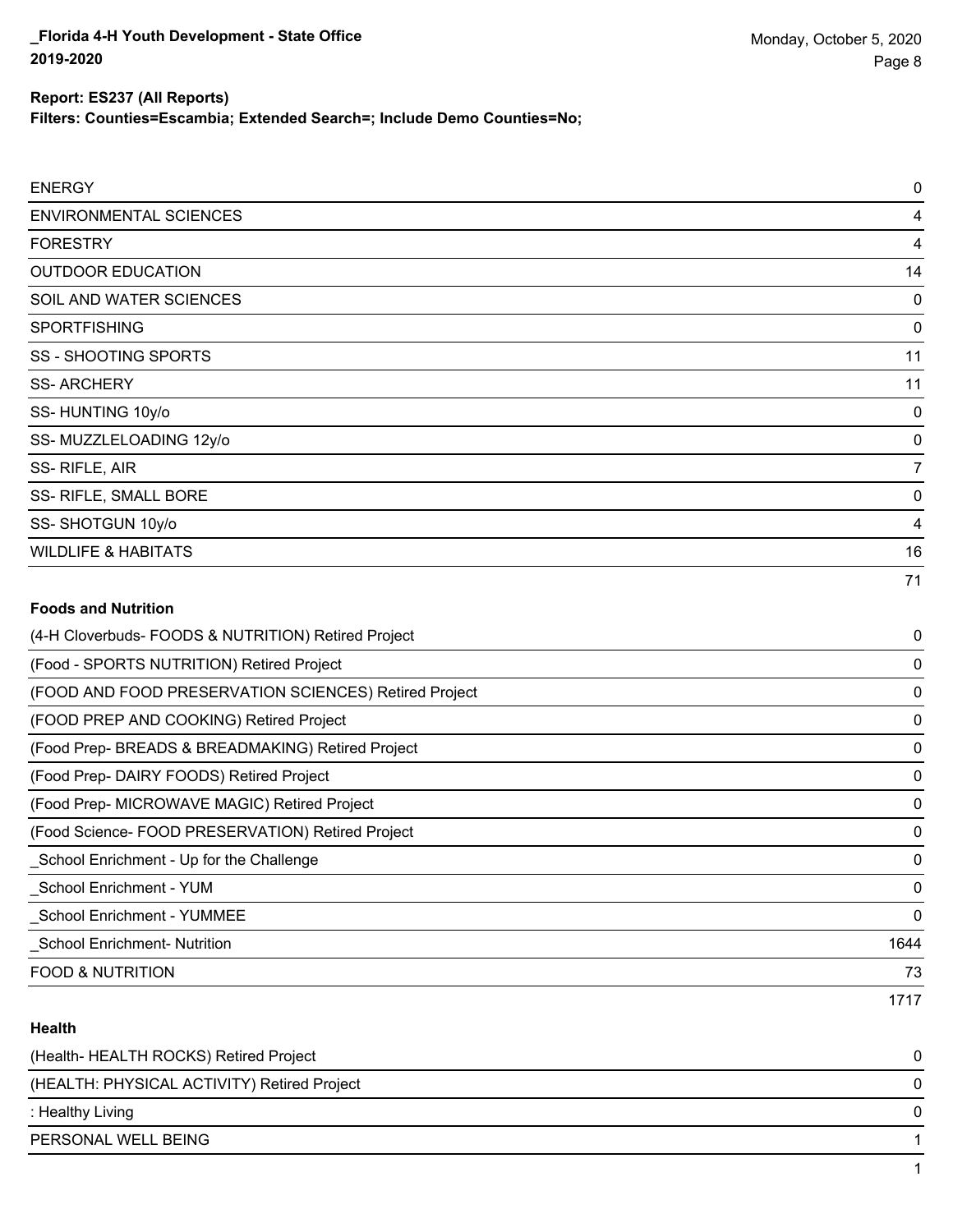**Filters: Counties=Escambia; Extended Search=; Include Demo Counties=No;**

| <b>Leadership and Personal Development</b>                 |                |
|------------------------------------------------------------|----------------|
| (4-H Cloverbuds- LEADERSHIP) Retired Project               | 0              |
| (4-H Cloverbuds_DISCOVERY Projects) Retired Project        | 0              |
| (Home Environment- CHANGING SPACES) Retired Project        | 0              |
| (Plant Sciences - Mowing for Money) Retired Project        | 0              |
| (Workforce Prep- CAREER DEVELOPMENT) Retired Project       | 0              |
| (Workforce Prep- ENTREPRENEURSHIP) Retired Project         | 0              |
| : Character Education                                      | 0              |
| : Personal Development                                     | 65             |
| <b>EXPLORING 4-H</b>                                       | 2769           |
| LEADERSHIP DEVELOPMENT                                     | 143            |
| <b>WORKPLACE PREPARATION</b>                               | 1              |
|                                                            | 2978           |
| <b>Personal Safety</b>                                     |                |
| (Health and Safety- ATV SAFETY) Retired Project            | 0              |
| (Health- EMERGENCY PREPARDNESS) Retired Project            | 0              |
| <b>ATV SAFETY</b>                                          | 2              |
| <b>SAFETY</b>                                              | 0              |
|                                                            | $\overline{2}$ |
| <b>Physical Sciences</b>                                   |                |
| (ASTRONOMY) Retired Project                                | 0              |
| : Weather and Climate                                      | 0              |
| <b>AEROSPACE</b>                                           | 2              |
|                                                            | 2              |
| <b>Plant Science</b>                                       |                |
| (4-H Cloverbuds- PLANT SCIENCES-Gardening) Retired Project | 0              |
| (GROWING CITRUS) Retired Project                           | 0              |
| (Plant Sciences-GARDENING) Retired Project                 | 0              |
| (Plants - Gardening - FLOWERS) Retired Project             | 0              |
| (Plants - Gardening - VEGETABLES) Retired Project          | 0              |

(Plants -Gardening-CONTAINER GARDENING) Retired Project 0

\_School Enrichment- Gardening and Plants 0

GARDENING AND PLANTS 15

GARDENING AND PLANTS: JR MASTER GARDENER 0